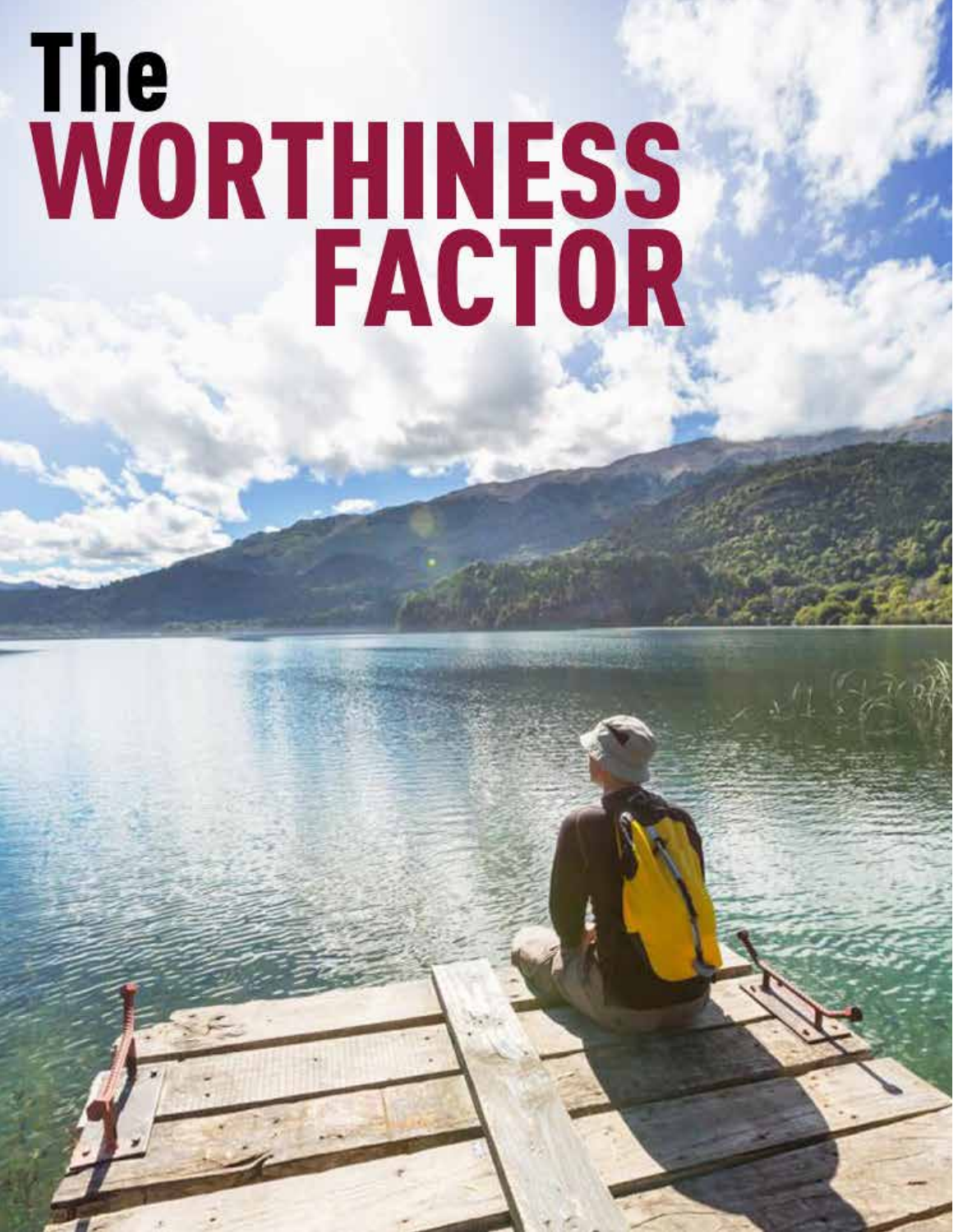# **Worthiness or the Lack of it!**

*"The most exciting, challenging and signi�icant relationship of all is the one you have with yourself. And if you can �ind someone to love the 'you' that you love, well that's just fabulous." <sup>1</sup>*

We have all been there - feeling betrayed by a friend, victimized by a boss or a lover who has treated us poorly. It is very easy for you to find someone to blame so that you come off as the innocent one, whilst looking for sympathy. But, if you look back and analyze a bit, you may realize that there is one common denominator in each situation you encounter –YOU.

We allow people to treat us the way they do. I know women who have settled for much less than they deserved and simply accepted things because deep inside they did not believe they deserved more.

Throughout our lives, we allow people to treat us the way they do. Most of us settle for things that are less than what we deserve, simply because we do not respect ourselves enough to realize that we deserve better.

*Why is it that we settle for less than what we deserve? Why do we insist on choosing someone who does not choose us back? Why is that we are so afraid to speak the truth? And why are we so concerned with what people think of us?*

*These are all classic signs of not knowing your worth.*

## So, what is self esteem? How do you define it? How do you recognize low self esteem? Let's figure it out!

Self esteem, according to most dictionaries, is a term used in psychology to reflect an individual's evaluation of their self worth. It is simply our self evaluation and our sense of self worth.

The value you place on yourself and what you think about yourself determines whether or not you are fully aware of your self-worth.

<sup>1</sup> Sex and the city 1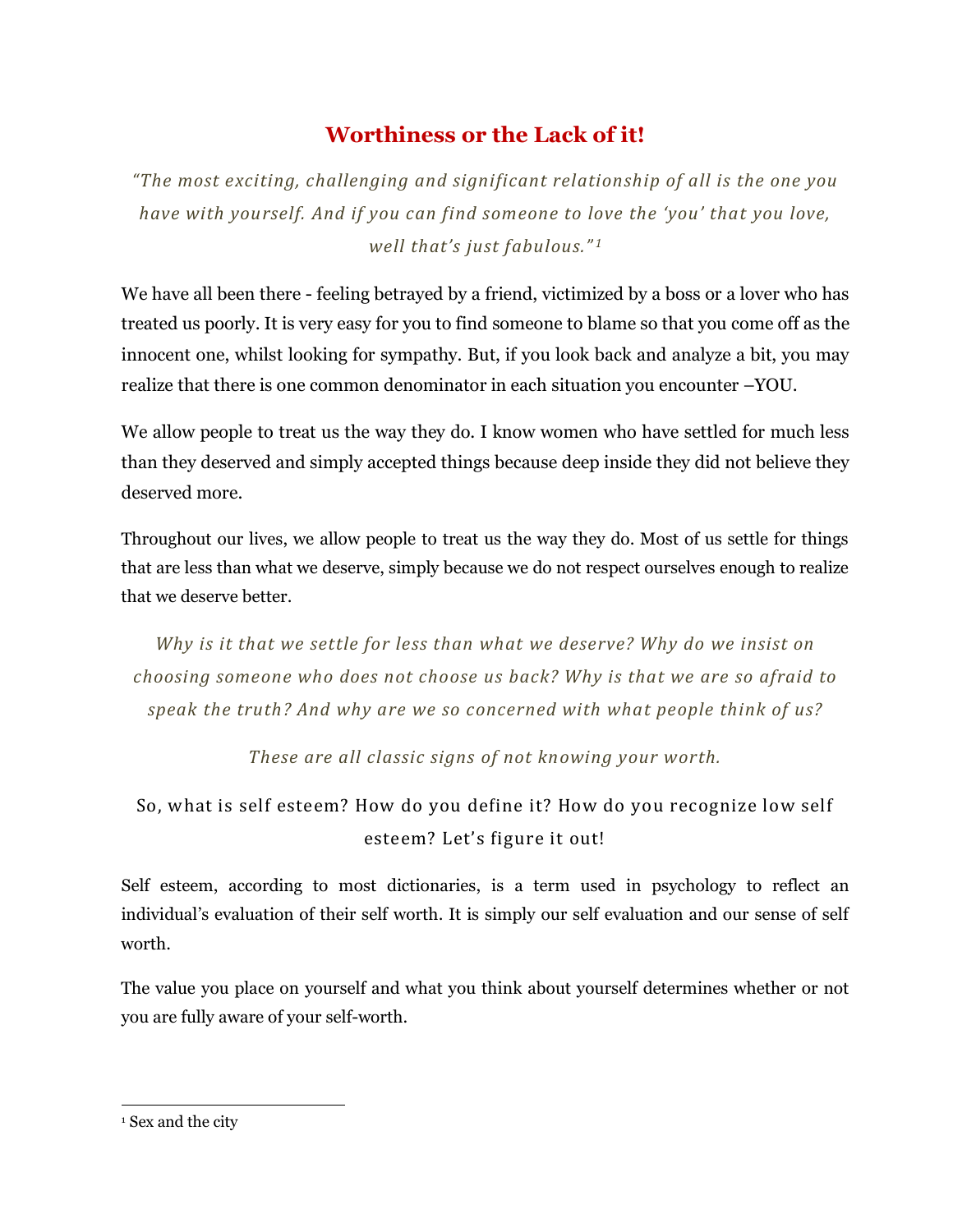Many women like me have grown up with feelings of unworthiness. Lack of confidence, low self esteem and unworthiness can affect so many areas of our lives. It has taken me a lifetime to discover just how much these feelings overshadowed my life.

How you respect yourself, perceive yourself and talk about yourself eventually becomes your reality. And if you are in a habit of debasing yourself, putting yourself down, or using self deprecating humor, you will come across as self effacing, terribly low in self esteem.

### **This is humiliation, self denial… an attempt to lessen your presence!**

Shame, guilt and unworthy feelings prevent us from discussing our opinions and thoughts with others and makes us believe we are misfits in a Utopian society. I had a very hard time making direct eye contact with people. I felt as if they could see inside me. I felt exposed… as if people would not like me if they knew my true identity.

It goes without saying that much of the influence over an individual's self esteem comes from their early experiences in life with parents or with other significant individuals.

### **Most of the times our expectations are flawed since our childhood experiences enforced us to believe, "Good things do not happen to me."**

Some parents are very positive, supportive, and encouraging towards their children. Parents who express unconditional love and affection tend to have kids having high self esteem and self confidence.

On the contrary, in cases of low self esteem, negative experiences at an early age typically revolve around failing to live up to the high expectations of parents. From negative experiences like these, children begin to perceive themselves as inadequate or flawed.

Many parents believe they are only guiding and helping their children correct their behaviors, when in fact opposite often occurs. My parents always made comments which always made me feel that I was not good enough. My mother called me stupid all the time. She would never miss a chance to point out immature choices I made as a child.

My parents were perfectionists and they expected me to measure up to an impossible standard. I struggled hard to meet their expectations, but failed every time. The sense of being a constant disappointment to my parents made me feel ashamed of myself.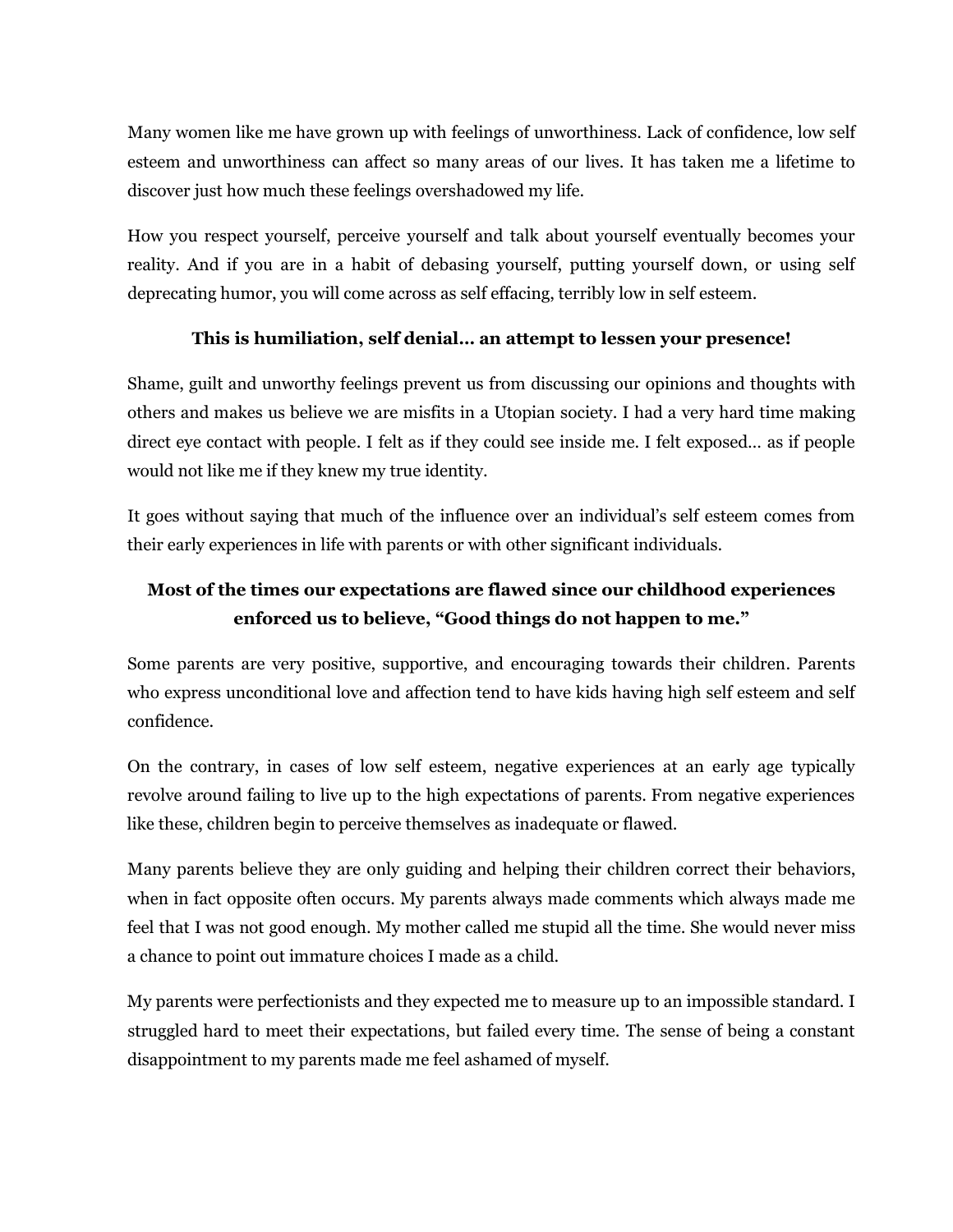Since as children, our parents loom larger than life, so their comments, opinions and remarks carry weight. My parents always expected me to be the best! It was only years later that I discovered they were also suffering from low self esteem.

I grew up in a very dysfunctional family. I know this is a blanket term used by most people to cover any issues they might have. But in my case, three out of the four adults in my family – my mother, my step father and my half sister (who was 15 years older than me) were alcoholics.

Because of all the pain and trauma that I experienced as a child, I grew up different from other kids. Growing up in such a household can be very confusing and stressful.

Every kid reacts to this situation in a different manner. Some struggle hard to be perfect, some end up becoming the class clown, some seem to be always get in trouble, and some just fade into the corner of the room, until people forget their presence.

I was always paralyzed by a ubiquitous sense of dread, feeling constantly on edge like the other shoe was about to drop. I was a kid with low self esteem, a kid who felt scared all the time. Anxiety was my companion. My parents always fought with each other. There were arguments, disagreements and at times physical abuse.

I lived in an extremely unstable environment. The abuse I had suffered was much more insidious. It was mental, emotional and psychological. And then there were secrets – secrets about everything!

There were secrets about ME! There were secrets I did not know much about until much later in life and then there were FAMILY SECRETS. And I was not supposed to talk about them with anyone. My mother would constantly tell me, "We don't tell our business in the street." Her words always confused me as a child.

There was so much I wanted to share and I never really understood why my mom insisted on keeping my mouth shut all the time. And I never really understood why everything was such a secret.

*"And that's the problem with secrets… like misery, they love company. They pile up and up and up until they take our 'everything'… until you do not have a room for anything else…. until you are so full of secrets that you feel like you are going to burst….But the problem with secrets is, even when you think you are in control… You are not."* – Shonda Rhimes